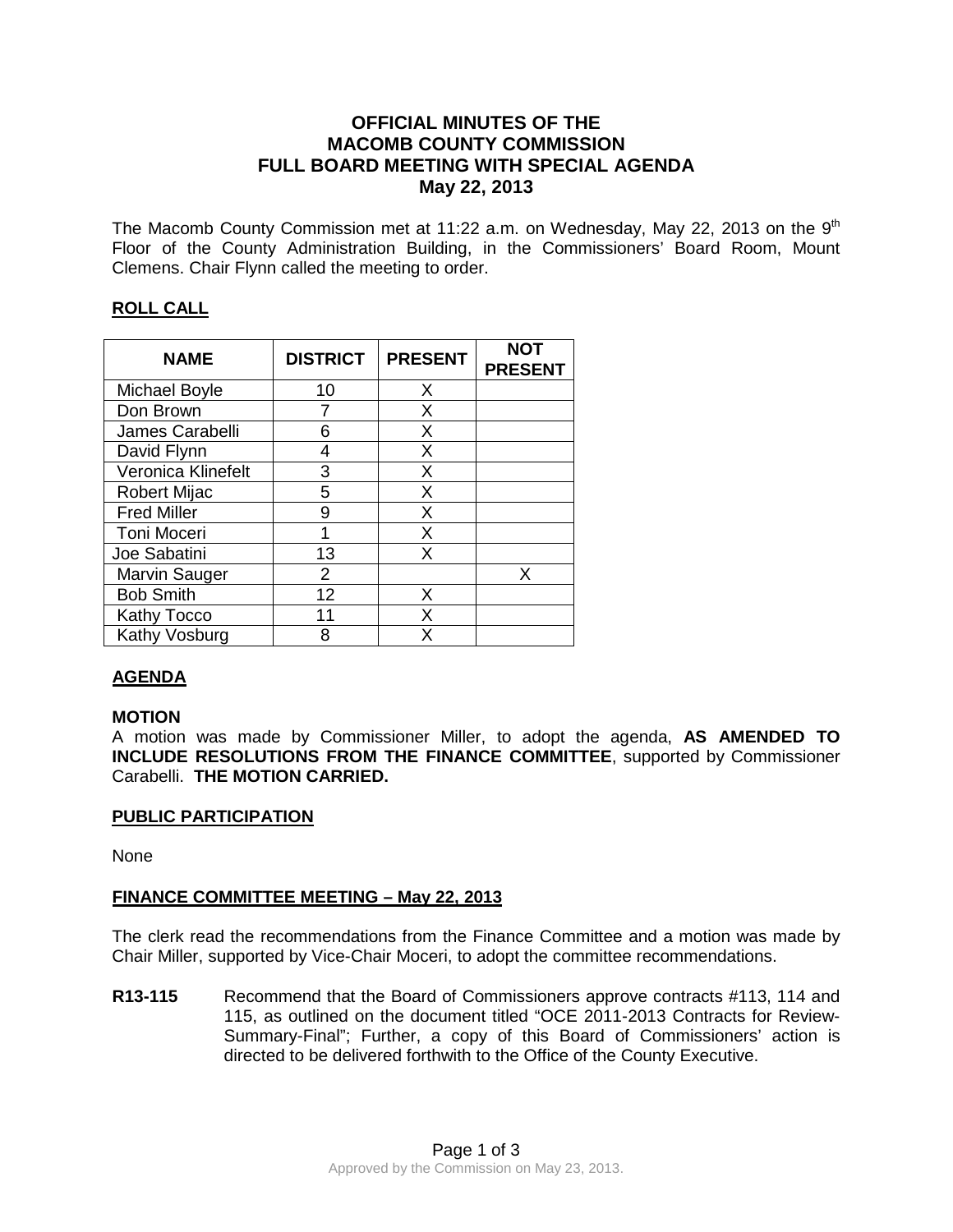### **PROCLAMATIONS**

### **MOTION**

A motion was made by Commissioner Brown, to adopt the following Proclamations in their entirety, supported by Commissioner Moceri.

- **R13-116** Commending Justice David Viviano on his appointment to the Michigan Supreme Court (offered by Board Chair; recommended by Finance Committee on 05/22/13)
- **R13-117** Commending UAW Local 909 on their 50<sup>th</sup> Anniversary (offered by Moceri; recommended by Finance Committee on 05/22/13)
- **R13-118** Commending John DiGiorgio for his induction into the Macomb County Sports Hall of Fame (offered by Carabelli; recommended by Finance Committee on 05/22/13)

#### **THE MOTION CARRIED.**

#### **RESOLUTIONS**

#### **MOTION**

**R13-119** A motion was made by Commissioner Moceri, to adopt a Resolution pledging limited tax full faith and credit for the Oakland-Macomb Interceptor Drain Drainage District Bonds (offered by Board Chair), supported by Commissioner Vosburg.

A roll call vote was required:

Voting Yes were: Boyle, Brown, Carabelli, Klinefelt, Mijac, Miller, Moceri, Sabatini, Smith, Vosburg, Tocco and Flynn Voting No: None

There were 12 Yes vote, there were 0 No votes.

#### **THE MOTION CARRIED.**

#### **MOTION**

**R13-120** A motion was made by Commissioner Moceri, to adopt a Resolution approving the Medical Examiner Services Agreement (offered by Moceri), supported by Commissioner Miller. **THE MOTION CARRIED.**

#### **NEW BUSINESS**

Chair Flynn indicated tomorrow night is volunteer recognition night and the commission will also be honoring Chief Justice David Viviano on his appointment and former Commissioner Bobby Hill at the Full Board Meeting.

#### **PUBLIC PARTICIPATION**

None